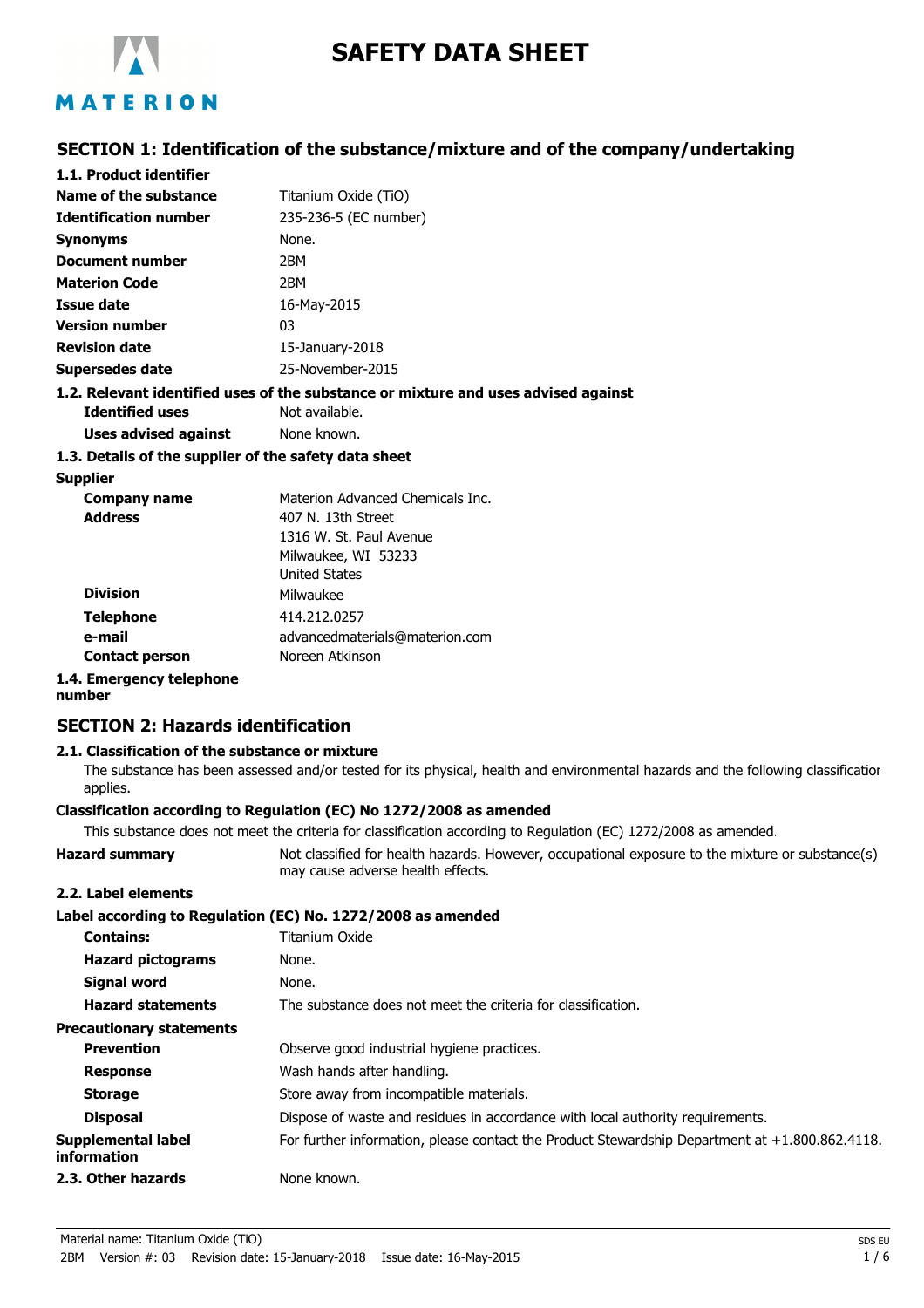### **SECTION 3: Composition/information on ingredients**

#### **3.1. Substances**

| <b>General information</b>                                                                                                           |                                                                                                                                                                          |                         |                                                                                               |              |
|--------------------------------------------------------------------------------------------------------------------------------------|--------------------------------------------------------------------------------------------------------------------------------------------------------------------------|-------------------------|-----------------------------------------------------------------------------------------------|--------------|
| <b>Chemical name</b>                                                                                                                 | $\frac{9}{6}$                                                                                                                                                            | CAS-No. / EC<br>No.     | <b>REACH Registration No. INDEX No.</b>                                                       | <b>Notes</b> |
| <b>Titanium Oxide</b>                                                                                                                | $90 - 100$                                                                                                                                                               | 12137-20-1<br>235-236-5 |                                                                                               |              |
| <b>Classification:</b>                                                                                                               |                                                                                                                                                                          |                         |                                                                                               |              |
| List of abbreviations and symbols that may be used above<br>M: M-factor<br>vPvB: very persistent and very bioaccumulative substance. |                                                                                                                                                                          |                         |                                                                                               |              |
| PBT: persistent, bioaccumulative and toxic substance.<br>#: This substance has been assigned Community workplace exposure limit(s).  |                                                                                                                                                                          |                         |                                                                                               |              |
| <b>SECTION 4: First aid measures</b>                                                                                                 |                                                                                                                                                                          |                         |                                                                                               |              |
| <b>General information</b>                                                                                                           | Ensure that medical personnel are aware of the material(s) involved, and take precautions to<br>protect themselves.                                                      |                         |                                                                                               |              |
| 4.1. Description of first aid measures                                                                                               |                                                                                                                                                                          |                         |                                                                                               |              |
| <b>Inhalation</b>                                                                                                                    |                                                                                                                                                                          |                         | Move to fresh air. Call a physician if symptoms develop or persist.                           |              |
| <b>Skin contact</b>                                                                                                                  |                                                                                                                                                                          |                         |                                                                                               |              |
| Eye contact                                                                                                                          | Wash off with soap and water. Get medical attention if irritation develops and persists.<br>Rinse with water. Get medical attention if irritation develops and persists. |                         |                                                                                               |              |
| <b>Ingestion</b>                                                                                                                     | Rinse mouth. Get medical attention if symptoms occur.                                                                                                                    |                         |                                                                                               |              |
| 4.2. Most important                                                                                                                  |                                                                                                                                                                          |                         |                                                                                               |              |
| symptoms and effects, both<br>acute and delayed                                                                                      | Direct contact with eyes may cause temporary irritation.                                                                                                                 |                         |                                                                                               |              |
| 4.3. Indication of any<br>immediate medical attention<br>and special treatment<br>needed                                             | Treat symptomatically.                                                                                                                                                   |                         |                                                                                               |              |
| <b>SECTION 5: Firefighting measures</b>                                                                                              |                                                                                                                                                                          |                         |                                                                                               |              |
| <b>General fire hazards</b>                                                                                                          | No unusual fire or explosion hazards noted.                                                                                                                              |                         |                                                                                               |              |
| 5.1. Extinguishing media                                                                                                             |                                                                                                                                                                          |                         |                                                                                               |              |
| <b>Suitable extinguishing</b><br>media                                                                                               |                                                                                                                                                                          |                         | Water fog. Foam. Dry chemical powder. Carbon dioxide (CO2).                                   |              |
| <b>Unsuitable extinguishing</b><br>media                                                                                             | Do not use water jet as an extinguisher, as this will spread the fire.                                                                                                   |                         |                                                                                               |              |
| 5.2. Special hazards arising<br>from the substance or<br>mixture                                                                     | During fire, gases hazardous to health may be formed.                                                                                                                    |                         |                                                                                               |              |
| 5.3. Advice for firefighters                                                                                                         |                                                                                                                                                                          |                         |                                                                                               |              |
| <b>Special protective</b><br>equipment for<br>firefighters                                                                           |                                                                                                                                                                          |                         | Self-contained breathing apparatus and full protective clothing must be worn in case of fire. |              |
| <b>Special firefighting</b><br>procedures                                                                                            | Use water spray to cool unopened containers.                                                                                                                             |                         |                                                                                               |              |
| <b>Specific methods</b>                                                                                                              | Use standard firefighting procedures and consider the hazards of other involved materials.                                                                               |                         |                                                                                               |              |
| <b>SECTION 6: Accidental release measures</b>                                                                                        |                                                                                                                                                                          |                         |                                                                                               |              |
| 6.1. Personal precautions, protective equipment and emergency procedures                                                             |                                                                                                                                                                          |                         |                                                                                               |              |
| For non-emergency<br>personnel                                                                                                       |                                                                                                                                                                          |                         | Keep unnecessary personnel away. For personal protection, see section 8 of the SDS.           |              |
| For emergency<br>responders                                                                                                          |                                                                                                                                                                          |                         | Keep unnecessary personnel away. Use personal protection recommended in Section 8 of the SDS. |              |

**precautions 6.3. Methods and material for** Stop the flow of material, if this is without risk. Following product recovery, flush area with water. **containment and cleaning up 6.4. Reference to other** For personal protection, see section 8 of the SDS. For waste disposal, see section 13 of the SDS. **sections**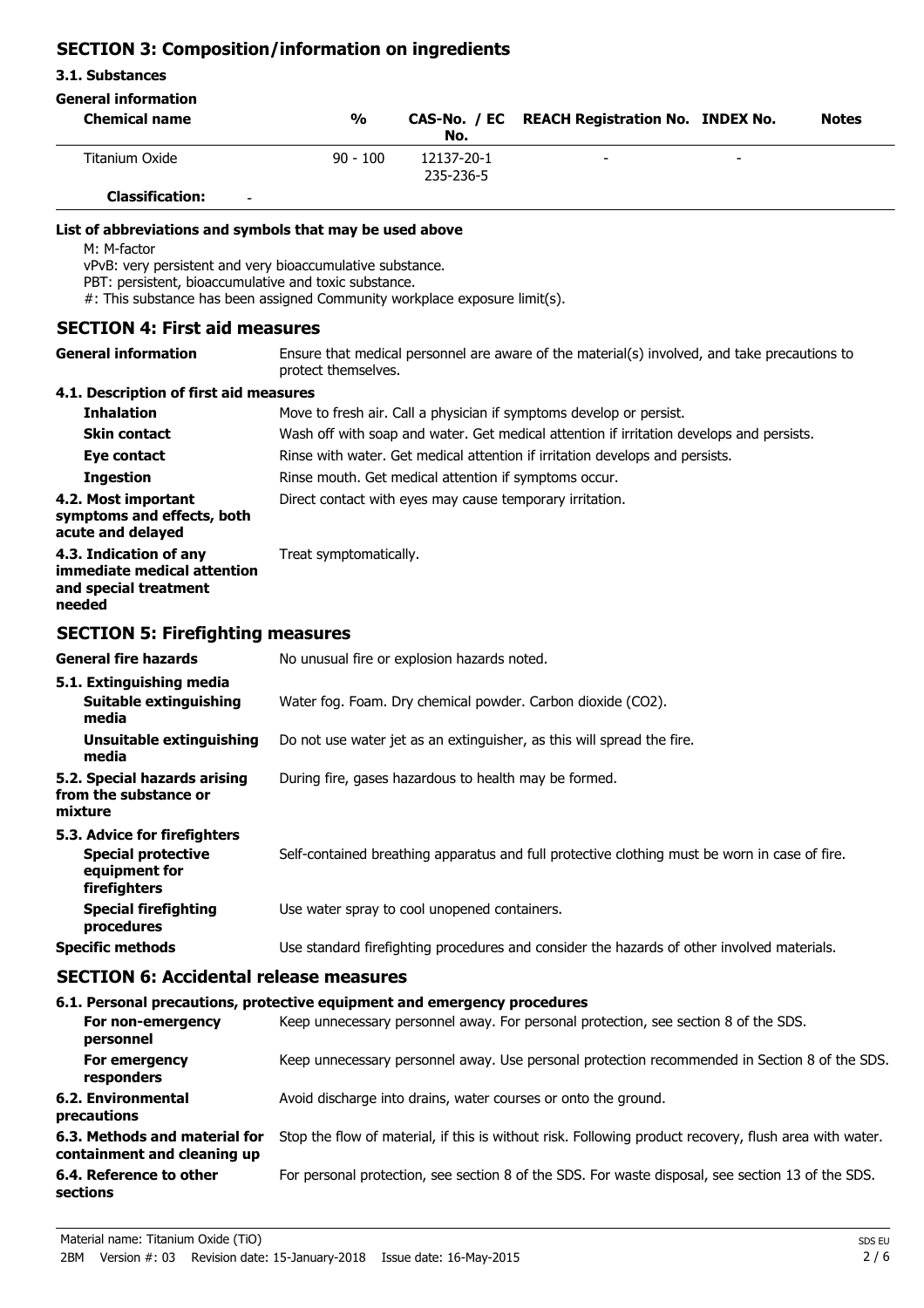# **SECTION 7: Handling and storage**

|                                                                         | <b>SECTION 8: Exposure controls/personal protection</b>                                                            |
|-------------------------------------------------------------------------|--------------------------------------------------------------------------------------------------------------------|
| 7.3. Specific end use(s)                                                | Not available.                                                                                                     |
| 7.2. Conditions for safe<br>storage, including any<br>incompatibilities | Store in original tightly closed container. Store away from incompatible materials (see Section 10 of<br>the SDS). |
| 7.1. Precautions for safe<br>handling                                   | Avoid prolonged exposure. Observe good industrial hygiene practices.                                               |
|                                                                         |                                                                                                                    |

### **8.1. Control parameters**

#### **Occupational exposure limits**

| Poland. MACs. Regulation regarding maximum permissible concentrations and intensities of harmful factors in the |  |
|-----------------------------------------------------------------------------------------------------------------|--|
| work environment, Annex 1                                                                                       |  |
|                                                                                                                 |  |

| <b>Material</b>                                      | <b>Type</b>                                                                                                                                                                                                                                                                                                                                                                                            | <b>Value</b>                                                                                                                                                                                        |  |  |
|------------------------------------------------------|--------------------------------------------------------------------------------------------------------------------------------------------------------------------------------------------------------------------------------------------------------------------------------------------------------------------------------------------------------------------------------------------------------|-----------------------------------------------------------------------------------------------------------------------------------------------------------------------------------------------------|--|--|
| Titanium Oxide (CAS<br>12137-20-1)                   | <b>STEL</b>                                                                                                                                                                                                                                                                                                                                                                                            | 30 mg/m3                                                                                                                                                                                            |  |  |
|                                                      | <b>TWA</b>                                                                                                                                                                                                                                                                                                                                                                                             | 10 mg/m3                                                                                                                                                                                            |  |  |
| <b>Biological limit values</b>                       |                                                                                                                                                                                                                                                                                                                                                                                                        | No biological exposure limits noted for the ingredient(s).                                                                                                                                          |  |  |
| <b>Recommended monitoring</b><br>procedures          | Follow standard monitoring procedures.                                                                                                                                                                                                                                                                                                                                                                 |                                                                                                                                                                                                     |  |  |
| Derived no effect levels<br>(DNELs)                  | Not available.                                                                                                                                                                                                                                                                                                                                                                                         |                                                                                                                                                                                                     |  |  |
| <b>Predicted no effect</b><br>concentrations (PNECs) | Not available.                                                                                                                                                                                                                                                                                                                                                                                         |                                                                                                                                                                                                     |  |  |
| 8.2. Exposure controls                               |                                                                                                                                                                                                                                                                                                                                                                                                        |                                                                                                                                                                                                     |  |  |
| <b>Appropriate engineering</b><br>controls           | Good general ventilation (typically 10 air changes per hour) should be used. Ventilation rates should<br>be matched to conditions. If applicable, use process enclosures, local exhaust ventilation, or other<br>engineering controls to maintain airborne levels below recommended exposure limits. If exposure<br>limits have not been established, maintain airborne levels to an acceptable level. |                                                                                                                                                                                                     |  |  |
|                                                      | Individual protection measures, such as personal protective equipment                                                                                                                                                                                                                                                                                                                                  |                                                                                                                                                                                                     |  |  |
| <b>General information</b>                           | with the supplier of the personal protective equipment.                                                                                                                                                                                                                                                                                                                                                | Personal protection equipment should be chosen according to the CEN standards and in discussion                                                                                                     |  |  |
| Eye/face protection                                  | Wear safety glasses with side shields (or goggles).                                                                                                                                                                                                                                                                                                                                                    |                                                                                                                                                                                                     |  |  |
| <b>Skin protection</b>                               |                                                                                                                                                                                                                                                                                                                                                                                                        |                                                                                                                                                                                                     |  |  |
| - Hand protection                                    | supplier.                                                                                                                                                                                                                                                                                                                                                                                              | Wear appropriate chemical resistant gloves. Suitable gloves can be recommended by the glove                                                                                                         |  |  |
| - Other                                              | Wear suitable protective clothing.                                                                                                                                                                                                                                                                                                                                                                     |                                                                                                                                                                                                     |  |  |
| <b>Respiratory protection</b>                        | In case of insufficient ventilation, wear suitable respiratory equipment.                                                                                                                                                                                                                                                                                                                              |                                                                                                                                                                                                     |  |  |
| <b>Thermal hazards</b>                               |                                                                                                                                                                                                                                                                                                                                                                                                        | Wear appropriate thermal protective clothing, when necessary.                                                                                                                                       |  |  |
| <b>Hygiene measures</b>                              | remove contaminants.                                                                                                                                                                                                                                                                                                                                                                                   | Always observe good personal hygiene measures, such as washing after handling the material and<br>before eating, drinking, and/or smoking. Routinely wash work clothing and protective equipment to |  |  |
| <b>Environmental exposure</b><br>controls            | Environmental manager must be informed of all major releases.                                                                                                                                                                                                                                                                                                                                          |                                                                                                                                                                                                     |  |  |

# **SECTION 9: Physical and chemical properties**

### **9.1. Information on basic physical and chemical properties**

| <b>Appearance</b>                          |                |
|--------------------------------------------|----------------|
| <b>Physical state</b>                      | Solid.         |
| Form                                       | Solid.         |
| Colour                                     | Not available. |
| Odour                                      | Not available. |
| <b>Odour threshold</b>                     | Not available. |
| рH                                         | Not available. |
| Melting point/freezing point               | Not available. |
| Initial boiling point and<br>boiling range | Not available. |
| <b>Flash point</b>                         | Not available. |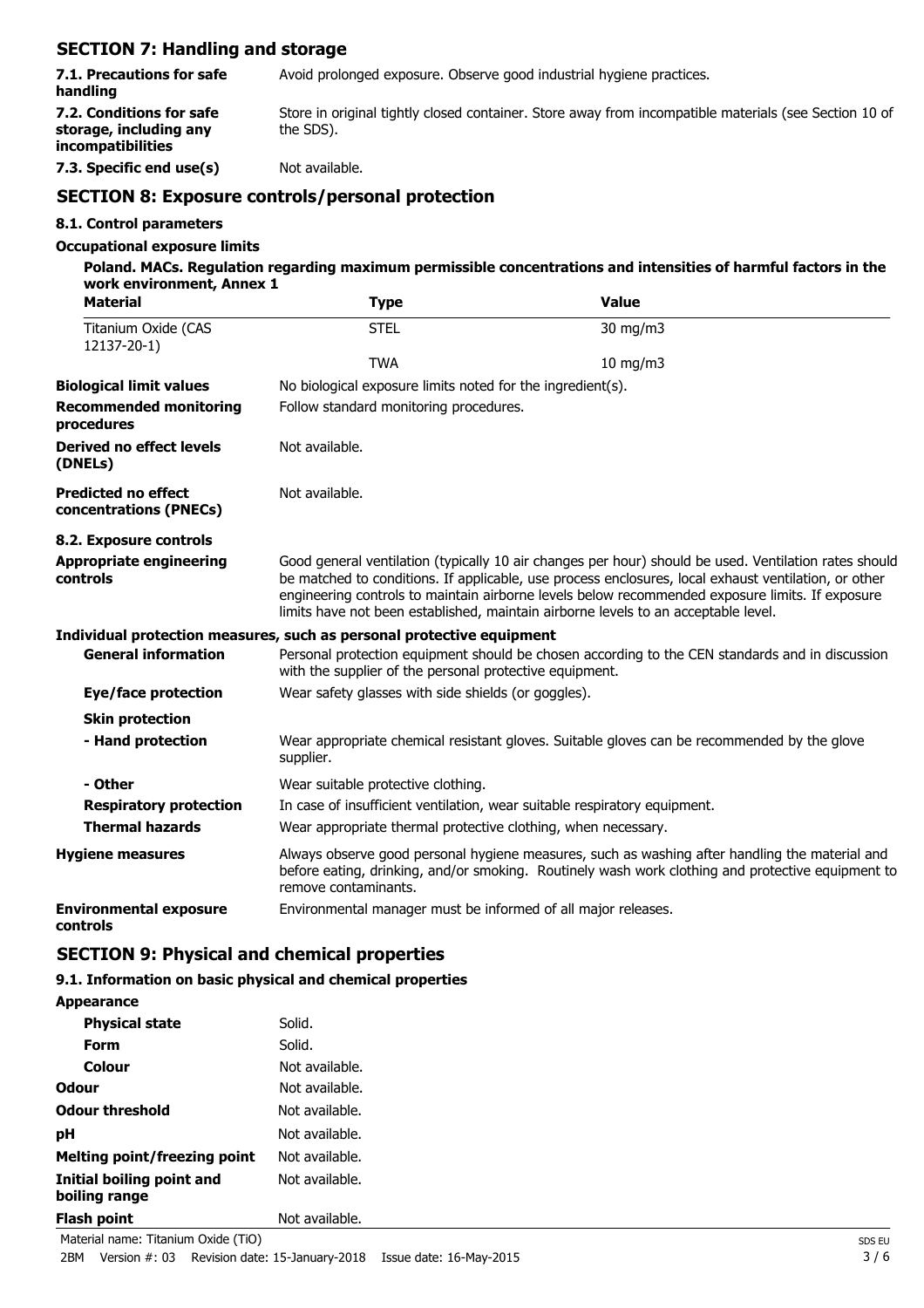| <b>Evaporation rate</b>                           | Not available.           |
|---------------------------------------------------|--------------------------|
| Flammability (solid, gas)                         | Not available.           |
| Upper/lower flammability or explosive limits      |                          |
| Flammability limit - lower Not available.<br>(%)  |                          |
| <b>Flammability limit -</b><br>upper $(\%)$       | Not available.           |
| Vapour pressure                                   | < 0,0000001 kPa at 25 °C |
| <b>Vapour density</b>                             | Not available.           |
| <b>Relative density</b>                           | Not available.           |
| Solubility(ies)                                   |                          |
| Solubility (water)                                | Not available.           |
| <b>Partition coefficient</b><br>(n-octanol/water) | Not available.           |
| <b>Auto-ignition temperature</b>                  | Not available.           |
| <b>Decomposition temperature</b>                  | Not available.           |
| Viscosity                                         | Not available.           |
| <b>Explosive properties</b>                       | Not explosive.           |
| <b>Oxidising properties</b>                       | Not oxidising.           |
| 9.2. Other information                            |                          |
| Molecular formula                                 | TiO <sub>2</sub>         |
|                                                   |                          |

# **SECTION 10: Stability and reactivity**

| 10.1. Reactivity                            | The product is stable and non-reactive under normal conditions of use, storage and transport |
|---------------------------------------------|----------------------------------------------------------------------------------------------|
| 10.2. Chemical stability                    | Material is stable under normal conditions.                                                  |
| 10.3. Possibility of hazardous<br>reactions | No dangerous reaction known under conditions of normal use.                                  |
| 10.4. Conditions to avoid                   | Contact with incompatible materials.                                                         |
| 10.5. Incompatible materials                | Strong oxidising agents.                                                                     |
| 10.6. Hazardous<br>decomposition products   | No hazardous decomposition products are known.                                               |

# **SECTION 11: Toxicological information**

| <b>General information</b>                                 | Occupational exposure to the substance or mixture may cause adverse effects.                                           |
|------------------------------------------------------------|------------------------------------------------------------------------------------------------------------------------|
| <b>Information on likely routes of exposure</b>            |                                                                                                                        |
| <b>Inhalation</b>                                          | Prolonged inhalation may be harmful.                                                                                   |
| <b>Skin contact</b>                                        | No adverse effects due to skin contact are expected.                                                                   |
| Eye contact                                                | Direct contact with eyes may cause temporary irritation.                                                               |
| <b>Ingestion</b>                                           | May cause discomfort if swallowed. However, ingestion is not likely to be a primary route of<br>occupational exposure. |
| <b>Symptoms</b>                                            | Exposure may cause temporary irritation, redness, or discomfort.                                                       |
| 11.1. Information on toxicological effects                 |                                                                                                                        |
| <b>Acute toxicity</b>                                      | No data available.                                                                                                     |
| <b>Skin corrosion/irritation</b>                           | Due to partial or complete lack of data the classification is not possible.                                            |
| Serious eye damage/eye<br>irritation                       | Due to partial or complete lack of data the classification is not possible.                                            |
| <b>Respiratory sensitisation</b>                           | Due to partial or complete lack of data the classification is not possible.                                            |
| <b>Skin sensitisation</b>                                  | Due to partial or complete lack of data the classification is not possible.                                            |
| <b>Germ cell mutagenicity</b>                              | Due to partial or complete lack of data the classification is not possible.                                            |
| Carcinogenicity                                            | Due to partial or complete lack of data the classification is not possible.                                            |
| at work (as amended)                                       | Hungary. 26/2000 EüM Ordinance on protection against and preventing risk relating to exposure to carcinogens           |
| Not listed.                                                |                                                                                                                        |
| <b>Reproductive toxicity</b>                               | Due to partial or complete lack of data the classification is not possible.                                            |
| <b>Specific target organ toxicity</b><br>- single exposure | Due to partial or complete lack of data the classification is not possible.                                            |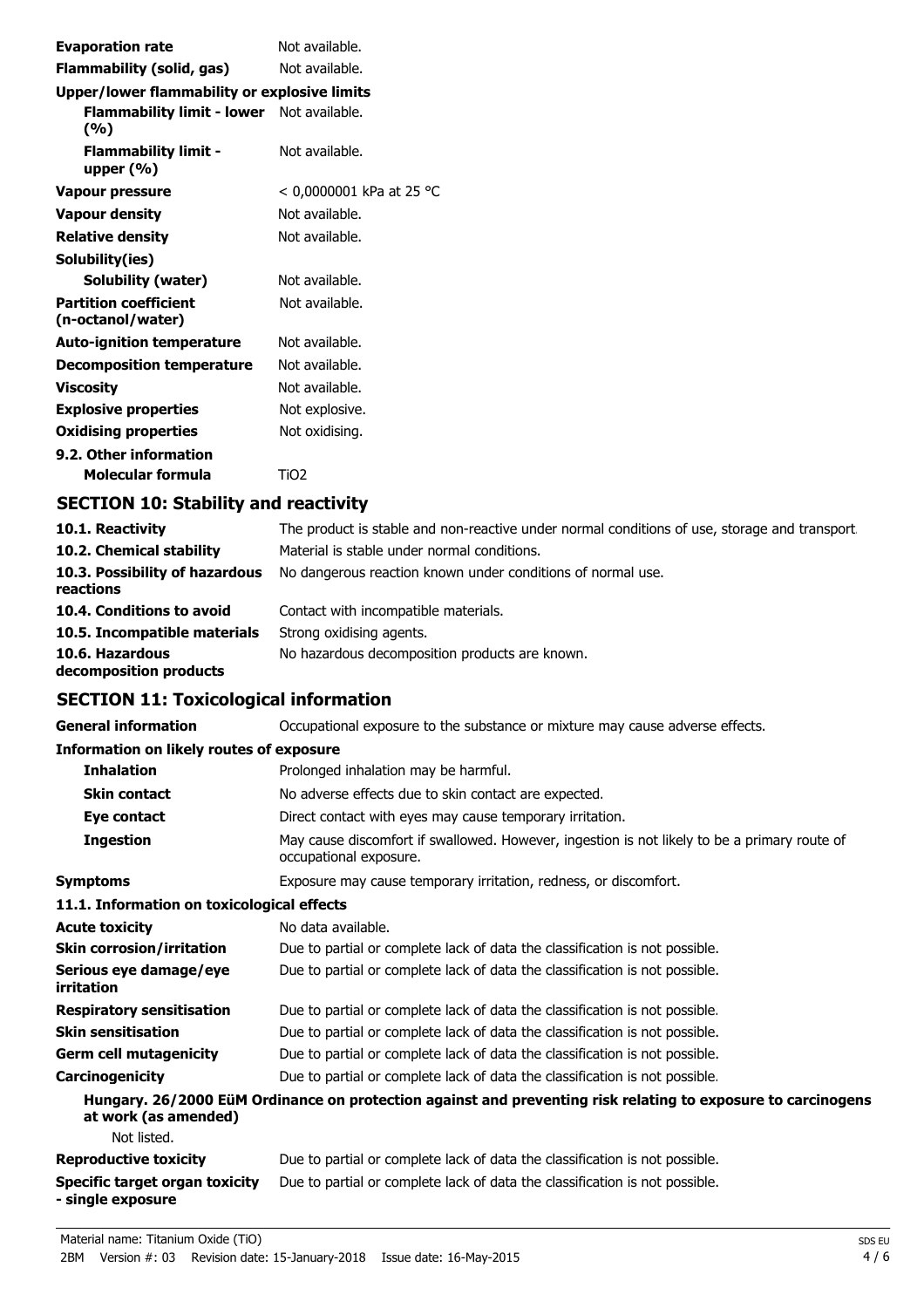| Specific target organ toxicity<br>- repeated exposure | Due to partial or complete lack of data the classification is not possible. |
|-------------------------------------------------------|-----------------------------------------------------------------------------|
| <b>Aspiration hazard</b>                              | Due to partial or complete lack of data the classification is not possible. |
| Mixture versus substance<br>information               | No information available.                                                   |
| <b>Other information</b>                              | Not available.                                                              |

### **SECTION 12: Ecological information**

**12.1. Toxicity** The product is not classified as environmentally hazardous. However, this does not exclude the possibility that large or frequent spills can have a harmful or damaging effect on the environment. **12.2. Persistence and** No data is available on the degradability of this product. **degradability** 12.3. Bioaccumulative No data available. **potential Partition coefficient n-octanol/water (log Kow)** Not available. **Bioconcentration factor (BCF)** Not available. **12.4. Mobility in soil** No data available. **12.5. Results of PBT and vPvB assessment** Not available. **12.6. Other adverse effects** No other adverse environmental effects (e.g. ozone depletion, photochemical ozone creation potential, endocrine disruption, global warming potential) are expected from this component.

# **SECTION 13: Disposal considerations**

# **13.1. Waste treatment methods**

| <b>Residual waste</b>                  | Dispose of in accordance with local regulations. Empty containers or liners may retain some product<br>residues. This material and its container must be disposed of in a safe manner (see: Disposal<br>instructions). |
|----------------------------------------|------------------------------------------------------------------------------------------------------------------------------------------------------------------------------------------------------------------------|
| <b>Contaminated packaging</b>          | Since emptied containers may retain product residue, follow label warnings even after container is<br>emptied. Empty containers should be taken to an approved waste handling site for recycling or<br>disposal.       |
| <b>EU waste code</b>                   | The Waste code should be assigned in discussion between the user, the producer and the waste<br>disposal company.                                                                                                      |
| <b>Disposal</b><br>methods/information | Collect and reclaim or dispose in sealed containers at licensed waste disposal site.                                                                                                                                   |
| <b>Special precautions</b>             | Dispose in accordance with all applicable regulations.                                                                                                                                                                 |

# **SECTION 14: Transport information**

### **ADR**

14.1. - 14.6.: Not regulated as dangerous goods.

### **RID**

14.1. - 14.6.: Not regulated as dangerous goods.

### **ADN**

14.1. - 14.6.: Not regulated as dangerous goods.

### **IATA**

14.1. - 14.6.: Not regulated as dangerous goods.

### **IMDG**

14.1. - 14.6.: Not regulated as dangerous goods.

# **SECTION 15: Regulatory information**

**15.1. Safety, health and environmental regulations/legislation specific for the substance or mixture**

### **EU regulations**

**Regulation (EC) No. 1005/2009 on substances that deplete the ozone layer, Annex I and II, as amended** Not listed.

**Regulation (EC) No. 850/2004 On persistent organic pollutants, Annex I as amended** Not listed.

**Regulation (EU) No. 649/2012 concerning the export and import of dangerous chemicals, Annex I, Part 1 as amended**

Not listed.